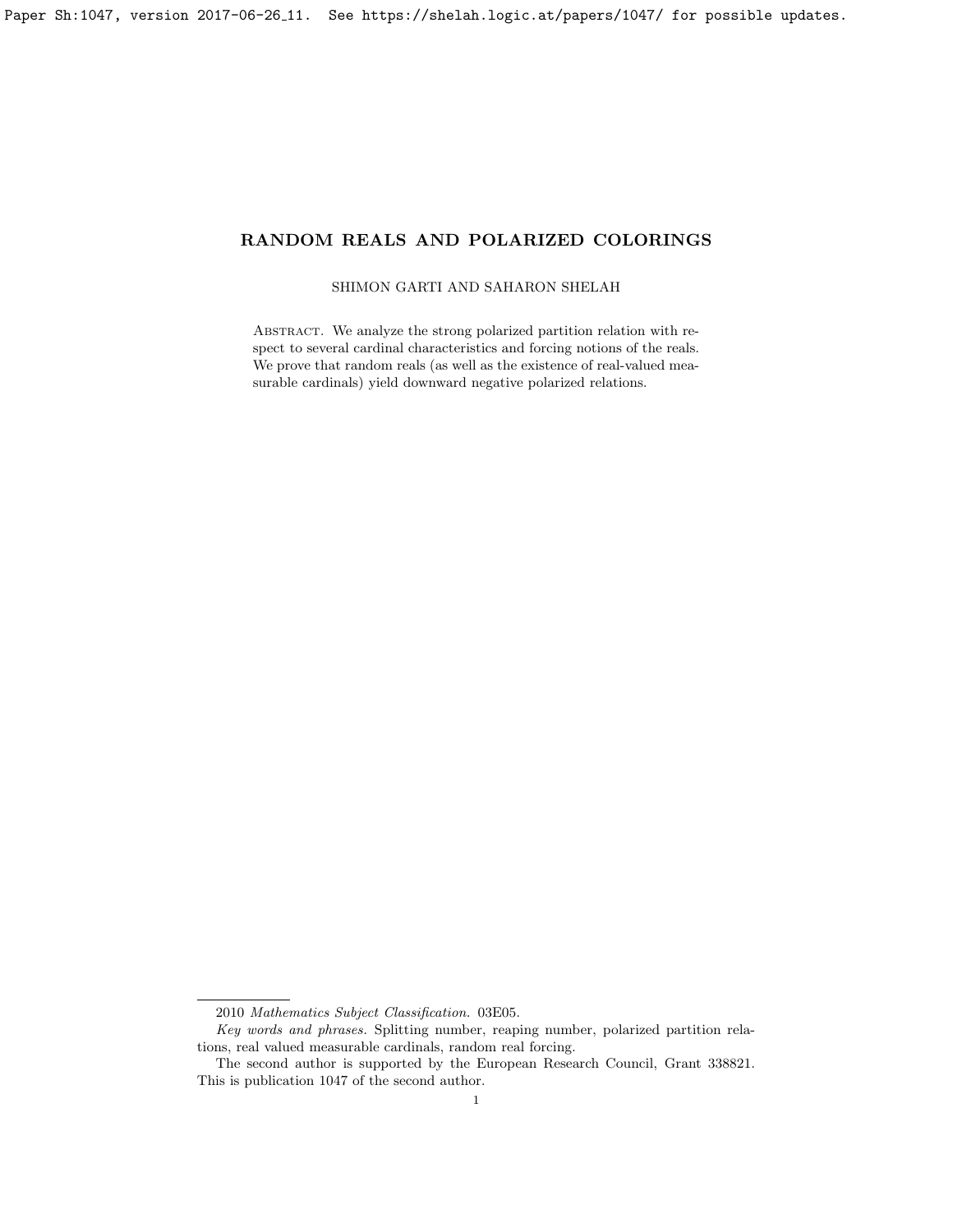### 0. INTRODUCTION

This paper focuses on two cardinal characteristics of the continuum, the reaping number  $\mathfrak r$  and the splitting number  $\mathfrak s$ . Let us commence with the basic definitions of these invariants:

Definition 0.1. The reaping number.

- ( $\mathfrak{R}$ ) Suppose  $B \in [\omega]^\omega$  and  $S \subseteq \omega$ . S splits B if  $|S \cap B| = |(\omega \setminus S) \cap B|$  $\aleph_0$ .
- ( $\Box$ )  $\{T_\alpha : \alpha < \kappa\}$  is an unreaped family if there is no single  $S \in [\omega]^\omega$  so that S splits  $T_{\alpha}$  for every  $\alpha < \kappa$ .
- $\overline{1}$ ) The reaping number **r** is the minimal cardinality of an unreaped family.
- ( $\Box$ )  $\mathfrak{r}_{\sigma}$  is the minimal cardinality of a collection  $\mathcal{R} \subseteq [\omega]^{\omega}$  which is not splitted by  $\omega$ -many sets.

The dual of the reaping number is the splitting number. Recall:

Definition 0.2. The splitting number.

- ( $\mathfrak{R}$ ) Suppose  $B \in [\omega]^\omega$  and  $S \subseteq \omega$ . S splits B if  $|S \cap B| = |(\omega \setminus S) \cap B|$ እ''
- ( $\Box$ )  $\{S_\alpha : \alpha < \kappa\}$  is a splitting family in  $\omega$  if for every  $B \in [\omega]^\omega$  there exists an ordinal  $\alpha < \kappa$  so that  $S_{\alpha}$  splits B.
- (1) The splitting number  $\mathfrak s$  is the minimal cardinality of a splitting family in  $\omega$ .

In the present paper, combinatorial arguments serve in the area of cardinal invariants of the continuum. The main tool is the following concept. If  $\lambda \geq \kappa$ are infinite cardinals then the strong polarized relation  $\binom{\lambda}{k}$  $\binom{\lambda}{\kappa} \rightarrow \binom{\lambda}{\kappa}$  $\left(\frac{\lambda}{\kappa}\right)_2^{1,1}$  means that for every  $c: \lambda \times \kappa \to 2$  there are  $A \in [\lambda]^{\lambda}, B \in [\kappa]^{\kappa}$  such that  $c \restriction (A \times B)$ is constant. We shall make use of the following theorem from [\[6\]](#page-11-0):

<span id="page-1-0"></span>Claim 0.3. Strong polarized relations below the splitting number. Assume  $\kappa <$  5.

The positive relation  $\binom{\kappa}{\omega}$  $\binom{\kappa}{\omega} \rightarrow \binom{\kappa}{\omega}$  $\int_{\omega}^{\kappa}$ <sub>2</sub><sup>1,1</sup> holds iff cf( $\kappa$ ) >  $\aleph_0$ .

 $\square_{0.3}$  $\square_{0.3}$  $\square_{0.3}$ 

In a way, the splitting number  $\boldsymbol{\epsilon}$  is a natural point for proving downward positive relations. The dual notion of the reaping number  $\mathfrak{r}$  is a natural point for upward positive relations, as shown in the following theorem from  $|7|$ :

<span id="page-1-1"></span>Theorem 0.4. Strong polarized relations above the reaping number. Assume  $\mathfrak{r} < \kappa \leq \mathfrak{c}$ . If  $\mathfrak{r} < \text{cf}(\kappa)$  then  $\binom{\kappa}{\omega}$  $\binom{\kappa}{\omega} \rightarrow \binom{\kappa}{\omega}$  $\int_{\omega}^{\kappa}$ ) $\frac{1}{2}$ .

 $\square_{0.4}$  $\square_{0.4}$  $\square_{0.4}$ 

Observe that the requirement about the cofinality of  $\kappa$  is stronger in this theorem, and we do not have full knowledge when  $\aleph_0 < \text{cf}(\kappa) \leq \mathfrak{r}$ , see below.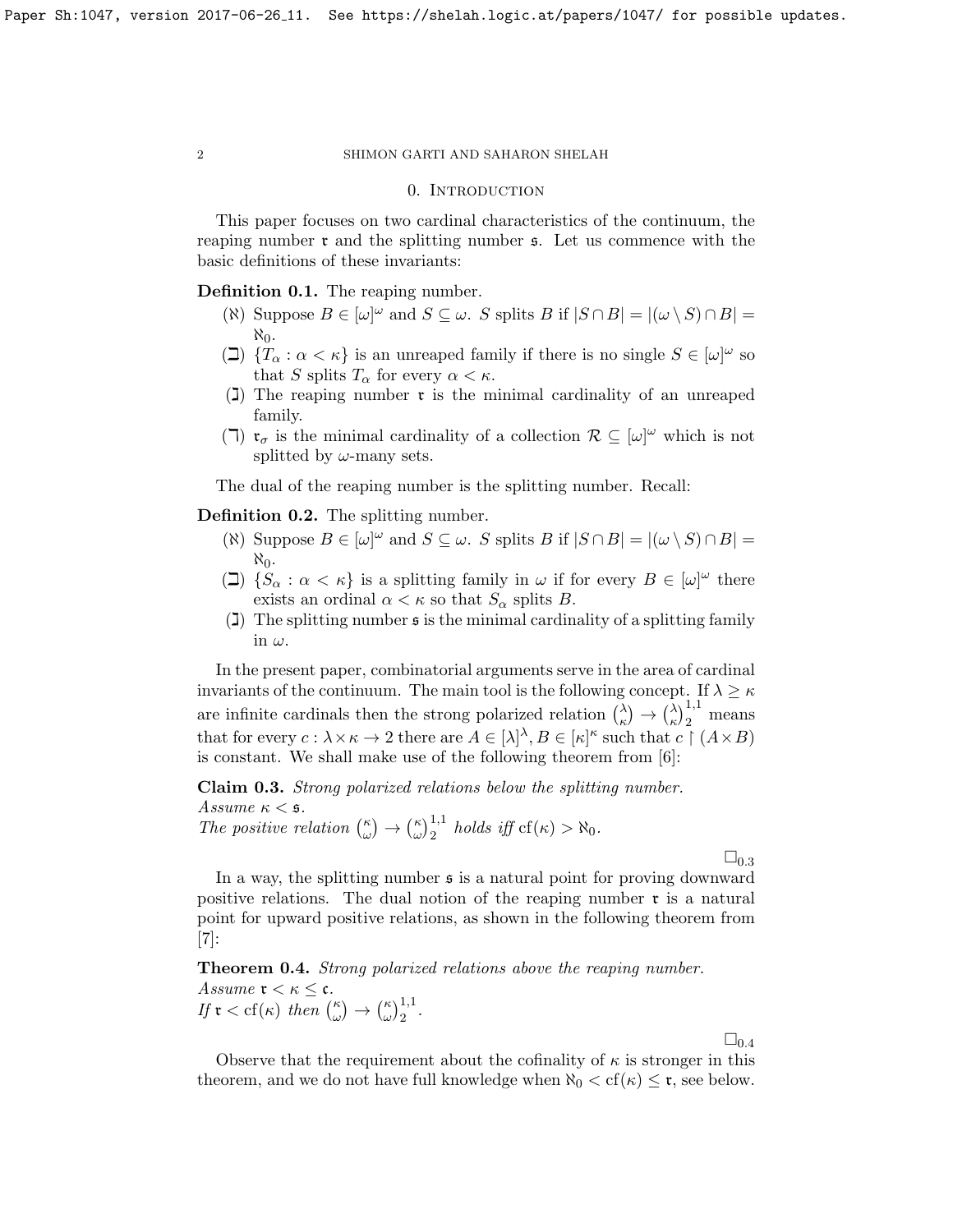However, some kind of duality is reflected in this theorem. The keypoint for the results of this paper is that we can prove also a negative downward theorem with respect to r. It enables us to supply a positive answer to the following open problem from [\[8\]](#page-11-2) (Problem 3.19 there):

Question 0.5. Suppose  $\aleph_1 < \kappa = \text{cf}(\kappa) < \lambda = \mathfrak{c}$  and  $\binom{\kappa}{\omega}$  $\binom{\kappa}{\omega} \rightarrow \binom{\kappa}{\omega}$  $\big(\begin{smallmatrix} \kappa \\ \omega \end{smallmatrix}\big)^{1,1}$ . Let  $\mathbb P$ be Lévy $(\kappa, \lambda)$ . Is it possible that  $\binom{\kappa}{\omega}$  $\binom{\kappa}{\omega} \nrightarrow \binom{\kappa}{\omega}$  $(\omega)_{2}^{1,1}$  in  $\mathbf{V}^{\mathbb{P}}$ ?

As we shall see, a wide range of positive answers can be given to the above problem, i.e., for every regular cardinal  $\kappa$  we can build a model of ZFC in which the Lévy collapse destroys the strong polarized relation for  $\kappa$ .

Another problem from [\[8\]](#page-11-2) focuses on the random real forcing. One of the salient properties of random reals is that they are dominated by old reals from the ground model, hence the dominating number  $\mathfrak d$  is unchanged. Problem 3.9 (in [\[8\]](#page-11-2)) asks if one can ruin the positive relation for  $\mathfrak d$  while iterating random real forcing notions:

Question 0.6. Assume  $\binom{0}{n}$  $\begin{array}{c} \n\omega \n\end{array} \rightarrow \begin{array}{c} \n\omega \n\end{array}$  $\omega_{\omega}^{0}$ ,<sup>1,1</sup>, and one adds  $\lambda$ -many random reals (for some  $\lambda > \mathfrak{d}$ ). Does the positive relation  $\binom{\mathfrak{d}}{\mathfrak{d}}$  $\begin{smallmatrix} \mathfrak{d} \ \omega \end{smallmatrix} \rightarrow \begin{smallmatrix} \mathfrak{d} \ \omega \end{smallmatrix}$  $\binom{1}{\omega}$ <sup>1,1</sup> still hold?

As in the former question, we will be able to show that one can force a negative relation for  $\mathfrak d$  after adding random reals to the universe. This follows, again, from the downward negative relation for r. Moreover, the implication of negative results upon adding many random reals is wider. This gives rise to the third problem (number 3.12) that we quote:

<span id="page-2-0"></span>**Question 0.7.** Assume  $\kappa$  is a real-valued measurable cardinal. Is it possible that  $\binom{\kappa}{\omega}$  $\binom{\kappa}{\omega} \rightarrow \binom{\kappa}{\omega}$  $(\omega)\frac{1}{2}$ ?

Concerning this question, we will be able to supply only a partial answer, by proving many negative relations below the real-valued measruable cardinal. We comment that these relations would give the interesting corollary that  $\mathfrak{s} = \aleph_1$  whenever a real-valued measurable cardinal exists. Likewise, under the additional assumption that  $\kappa = \mathfrak{c}$  is real-valued measurable we shall prove that  $\binom{\kappa}{\omega}$  $\binom{\kappa}{\omega} \nrightarrow \binom{\kappa}{\omega}$  $(\omega)\frac{1}{2}$  as well.

Our notation is standard. We shall follow [\[1\]](#page-11-3) with respect to cardinal invariants. We employ the Jerusalem forcing notation, so  $p \leq q$  means that  $q$  is stronger than  $p$ . In cases where ambiguity lurks around the corner we shall state the pertinent conventions explicitly. We thank the referee for the careful reading of the manuscript.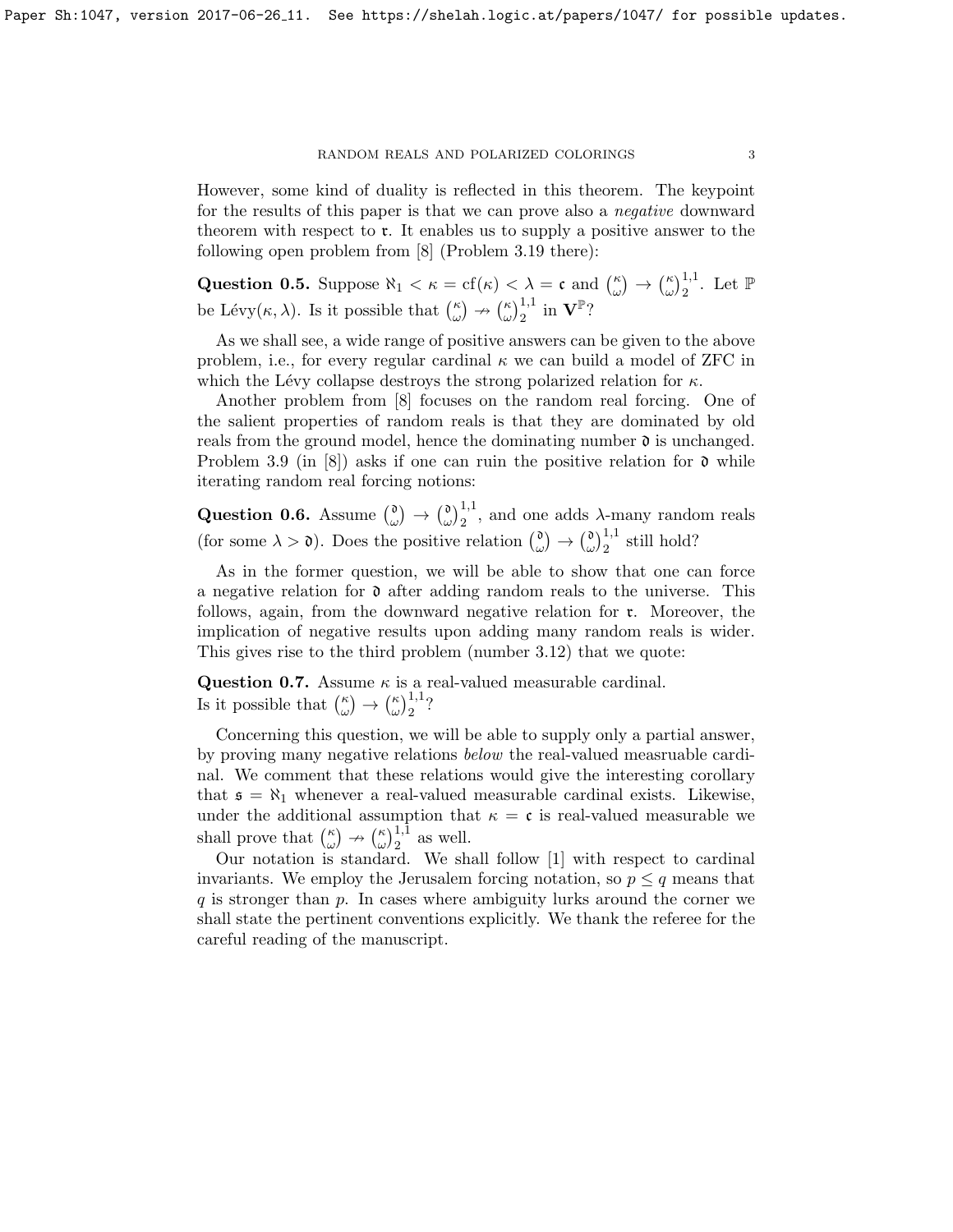#### 1. CONTINUUM REAPING

Investigating the interplay between cardinal invariants and strong polarized relations, one may ask whether there exists a natural cardinal invariant  $\mathfrak y$  so that  $\binom{\mathfrak y}{\omega}$  $\binom{\mathfrak{y}}{\omega} \rightarrow \binom{\mathfrak{y}}{\omega}$  $\omega^{(1)}_{\omega}$ <sup>1,1</sup> always holds. The answer is negative. It is shown in [\[7\]](#page-11-1) that for every cardinal invariant, the above polarized relation is independent. Nonetheless, there is a natural characteristic for which the negative relation follows, under the extra assumption of being the continuum. Our basic result says that if the reaping number and the continuum coincide, then a negative polarized parition relation can be proved dwon to the cofinality of the continuum:

<span id="page-3-0"></span>Main Claim 1.1. Negative downward relations. If  $\mathfrak{r} = \mathfrak{c}$  Then  $\int_{a}^{\mathfrak{r}}$  $\begin{pmatrix} \mathfrak{r} \\ \omega \end{pmatrix} \nrightarrow \begin{pmatrix} \mathfrak{r} \\ \omega \end{pmatrix}$  $\left(\frac{\mathfrak{r}}{\omega}\right)_{2}^{1,1}.$ Moreover,  $\binom{\kappa}{\omega}$  $\binom{\kappa}{\omega} \nrightarrow \binom{\kappa}{\omega}$  $\big(\begin{array}{c}\kappa \\ \omega\end{array}\big)^{1,1}$  for every  $\kappa \in [\mathrm{cf}(\mathfrak{c}), \mathfrak{c}].$ 

# Proof.

Enumerate the members of  $[\omega]^\omega$  by  $\{B_\gamma : \gamma < \mathfrak{r}\}\$ . For every  $\alpha < \mathfrak{r}$  let  $\mathcal{B}_{\alpha} = \{B_{\gamma} : \gamma < \alpha\}.$  The size of  $\mathcal{B}_{\alpha}$  is less than **r**, so we can choose a set  $S_{\alpha}$ which splits all the members of  $\mathcal{B}_{\alpha}$ . This is rendered for every  $\alpha < \mathfrak{r}$ , and gives rise to a coloring  $d : \mathfrak{r} \times \omega \to \{0, 1\}$  as follows:

$$
d(\alpha, n) = 0 \Leftrightarrow n \in S_{\alpha}.
$$

We claim that d exemplifies the negative relation  $\binom{r}{r}$  $\begin{pmatrix} \mathfrak{r} \\ \omega \end{pmatrix} \rightarrow \begin{pmatrix} \mathfrak{r} \\ \omega \end{pmatrix}$  $\big(\begin{matrix} \mathfrak{r} \\ \omega \end{matrix}\big)^{1,1}$ . Indeed, assume  $H \in [\mathfrak{r}]^{\mathfrak{r}}$  and  $B \in [\omega]^{\omega}$ . Assume toward contradiction that  $d \upharpoonright$  $(H \times B)$  is constant. If the constant value is 0 then  $B \subseteq S_{\alpha}$  for every  $\alpha \in H$ , and if the constant value is 1 then  $B \subseteq (\omega \setminus S_\alpha)$  for every  $\alpha \in H$ .

In any case, The set B appears in the above enumeration, so  $B \equiv B_{\gamma}$  for some  $\gamma < \mathfrak{r}$ . Choose an ordinal  $\alpha \in H$  so that  $\gamma < \alpha$ , and notice that  $S_{\alpha}$ splits  $B$ , a contradiction.

Moreover, if  $\kappa \geq cf(\mathfrak{c})$  then we enumerate the members of  $[\omega]^\omega$  as  $\{B_\gamma :$  $\gamma < \mathfrak{c}$ . We choose an increasing and unbounded sequence of ordinals  $\langle \alpha_{\varepsilon} :$  $\varepsilon < \kappa$ ) in c (repetitions are welcome), and define  $\mathcal{B}_{\varepsilon} = \{B_{\gamma} : \gamma < \alpha_{\varepsilon}\}\)$  for every  $\varepsilon < \kappa$ . Again,  $|\mathcal{B}_{\varepsilon}| < \mathfrak{r}$  for every  $\varepsilon < \kappa$  as  $\mathfrak{r} = \mathfrak{c}$ . For every  $\varepsilon < \kappa$  we choose some  $S_{\varepsilon} \in [\omega]^{\omega}$  which splits all the members of  $\mathcal{B}_{\varepsilon}$ .

The coloring  $d : \kappa \times \omega \to \{0,1\}$  is defined in the same way, i.e.,  $d(\varepsilon, n) =$  $0 \Leftrightarrow n \in S_{\varepsilon}$ . The same argument shows that d has no monochromatic product of size  $\kappa \times \omega$ , so we are done.

 $\sqcup_{1.1}$  $\sqcup_{1.1}$  $\sqcup_{1.1}$ 

<span id="page-3-1"></span>Remark 1.2. For any uncountable cardinal  $\theta$  define  $\mathfrak{r}_{\theta}$  as the minimal cardinality of a subset of  $[\theta]^\theta$  such that no single  $B \in [\theta]^\theta$  splits all the members of this family. One can verify that  $\mathfrak{r}_{\theta} > \theta$  for every infinite cardinal  $\theta$ , and the main claim holds for every  $\theta$  (under the parallel generalized assumption that  $\mathfrak{r}_{\theta} = 2^{\theta}$ ).

 $\square_{1.2}$  $\square_{1.2}$  $\square_{1.2}$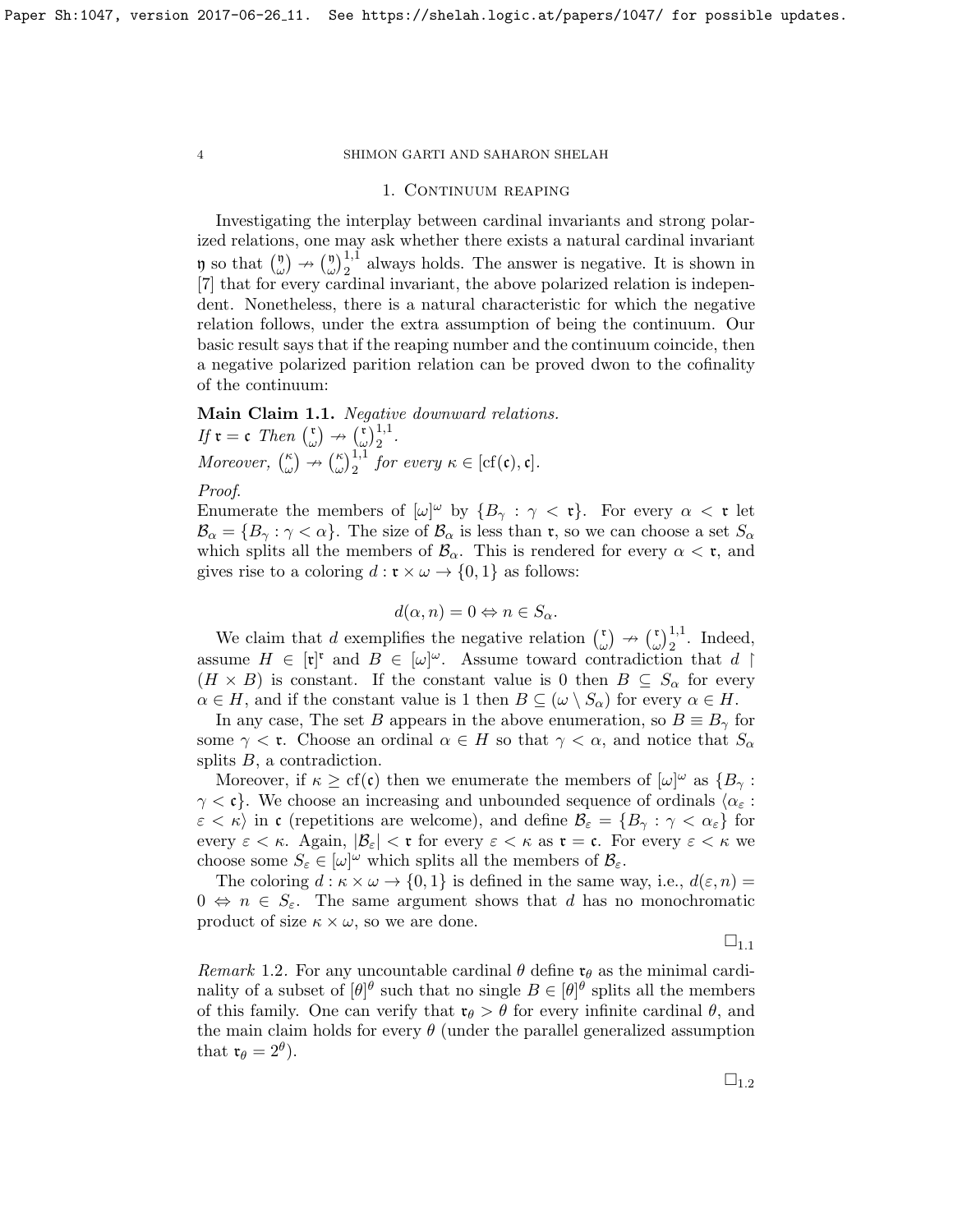The main claim is optimal in the sense that the assumption  $\mathfrak{r} = \mathfrak{c}$  cannot induce a stronger negative relation in ZFC. The closest attempt would be refuting the positive unbalanced relation  $\binom{r}{r}$  $\binom{\mathfrak{r}}{\omega} \rightarrow \binom{\mathfrak{r}}{\omega} \binom{1}{2}^{1,1}$  for every  $\alpha < \mathfrak{r}$ , but the following claim proves its independence:

<span id="page-4-0"></span>Claim 1.3. Unbalanced negative relations.

The assumption  $\mathfrak{r} = \mathfrak{c}$  is consistent with both  $\binom{\mathfrak{r}}{k}$  $\binom{\mathfrak{r}}{\omega} \rightarrow \binom{\mathfrak{r}}{\omega} \frac{\alpha}{2} \frac{1}{2}$  for every  $\alpha < \mathfrak{r}$ and  $\binom{r}{r}$  $\binom{\mathfrak{r}}{\omega} \nrightarrow \binom{\mathfrak{r}}{\omega} \binom{1,1}{2}$  for some  $\alpha < \mathfrak{r}$ . Proof.

For the positive direction force  $p = c$ , in which case  $r = c$  as well. However, the relation  $\binom{p}{q}$  $(\begin{array}{c} \n\mathfrak{p} \\ \n\omega \end{array}) \rightarrow (\begin{array}{c} \n\mathfrak{p} \\ \n\omega \end{array})$   $\frac{1}{2}$  for every  $\alpha < \mathfrak{p}$  is established in [\[10\]](#page-11-4) and holds in ZFC, so  $\binom{r}{r}$  $\begin{pmatrix} \n\mathfrak{r} \\ \n\omega \n\end{pmatrix}$   $\rightarrow$   $\begin{pmatrix} \n\mathfrak{r} & \alpha \\ \n\omega & \alpha \n\end{pmatrix}$  for every  $\alpha < \mathfrak{r}$ . Observe that  $\mathfrak{r}$  is a regular cardinal in such models.

For the negative direction choose any  $\lambda = \lambda^{\aleph_0}$  such that  $\lambda > \aleph_1$ . Let  $\mathbb Q$ be a finite support iteration of adding  $\lambda$ -many Cohen reals. It is known that  $\mathbf{V}^{\mathbb{Q}} \models \left( \begin{smallmatrix} \mu \\ \omega \end{smallmatrix} \right)$  $\binom{\mu}{\omega} \nrightarrow \binom{\omega_1}{\omega_2}$  for every  $\mu \in (\aleph_0, \lambda]$ , as shown in [\[6\]](#page-11-0), Remark 2.4. In particular, it holds for  $\mu = \mathfrak{c}$ . As  $\mathfrak{r} = \mathfrak{c}$  in this generic extension and  $\lambda > \aleph_1$ we have the consistency of the negative direction.

 $\square_{1.3}$  $\square_{1.3}$  $\square_{1.3}$ 

We turn back to the balanced relation. In the case of a regular continuum, we can characterize now the strong polarized relation for  $\mathfrak c$  as follows:

<span id="page-4-1"></span>Corollary 1.4. Assume c is a regular cardinal. Then  $\binom{c}{c}$  $\begin{array}{c} \begin{array}{c} \n\epsilon \\ \n\omega \n\end{array} \n\end{array} \n\rightarrow \begin{array}{c} \n\epsilon \\ \n\omega \n\end{array}$  $\int_{\omega}^{\mathfrak{c}}\lambda_{2}^{1,1}$  iff  $\mathfrak{r}<\mathfrak{c}$ .

Proof.

If  $\mathfrak{r} < \mathfrak{c}$  then Theorem [0.4](#page-1-1) gives the positive direction of  $\binom{\mathfrak{c}}{\mathfrak{c}}$  $\begin{matrix} \mathfrak{c} \\ \omega \end{matrix} \rightarrow \begin{matrix} \mathfrak{c} \\ \omega \end{matrix}$  $\left(\begin{smallmatrix} \mathfrak{c} \\ \omega \end{smallmatrix}\right)_{2}^{1,1}$ , since c is a regular cardinal. If  $r = c$  then Claim [1.1](#page-3-0) gives the negative relation, so the proof is accomplished.

 $\square_{1.4}$  $\square_{1.4}$  $\square_{1.4}$ 

 $\left(\frac{\kappa}{\omega}\right)^{1,1}_2$ 

We employ the above corollary in the proof of the following theorem:

<span id="page-4-2"></span>**Theorem 1.5.** Lévy collapse and random reals. Suppose  $\kappa$  is an uncountable regular cardinal. For every  $\lambda = cf(\lambda) > \kappa$  there is a model of ZFC in which  $\mathfrak{c} = \lambda, \begin{pmatrix} \kappa \\ \kappa \end{pmatrix}$  $\binom{\kappa}{\omega} \rightarrow \binom{\kappa}{\omega}$ and if  $\mathbb{P} = Lévy(\kappa, \lambda)$  then  $\mathbf{V}^{\mathbb{P}} \models \begin{pmatrix} \kappa \\ \omega \end{pmatrix}$  $\binom{\kappa}{\omega} \nrightarrow \binom{\kappa}{\omega}$  $\int_{\omega}^{\kappa}$ <sub>2</sub><sup>1,1</sup>.

Likewise, it is consistent that  $\binom{0}{k}$  $\begin{array}{c} \n\omega \n\end{array} \n\rightarrow \n\begin{array}{c} \n\omega \n\end{array}$  $\int_{\omega}^{1} \int_{2}^{1.1}$  in the ground model, and after adding  $\lambda$ -many random reals for some  $\lambda > 0$  we have  $\binom{0}{\alpha}$  $\begin{pmatrix} 0 \\ \omega \end{pmatrix} \nrightarrow \begin{pmatrix} 0 \\ \omega \end{pmatrix}$  $\omega$ ) $\frac{1}{2}$ .

Proof.

If  $\kappa = \aleph_1$  then the theorem follows from the fact that  $2^{\aleph_0} = \aleph_1$  implies  $\binom{N}{N}$  $\begin{pmatrix} \aleph_1 \\ \aleph_0 \end{pmatrix} \nrightarrow \begin{pmatrix} \aleph_1 \\ \aleph_0 \end{pmatrix}$  $\frac{\aleph_1}{\aleph_0}$ ,  $\frac{1}{2}$  (as proved in [\[3\]](#page-11-5)). So assume that  $\kappa > \aleph_1$ . We begin with 2  $MA + 2^{\aleph_0} = \lambda$ . In this case,  $\mathfrak{s} = \lambda$  as well, so  $\binom{\kappa}{\omega}$  $\binom{\kappa}{\omega} \rightarrow \binom{\kappa}{\omega}$  $\left(\frac{\kappa}{\omega}\right)^{1,1}_{2}$  by Claim [0.3.](#page-1-0) Observe also that  $\mathfrak{r} = \lambda$ . We claim that after forcing with  $\mathbb{P}$  we will get the negative relation  $\binom{\kappa}{\omega}$  $\binom{\kappa}{\omega} \nrightarrow \binom{\kappa}{\omega}$  $\int_{\omega}^{\kappa}$ <sub>2</sub><sup>1,1</sup>.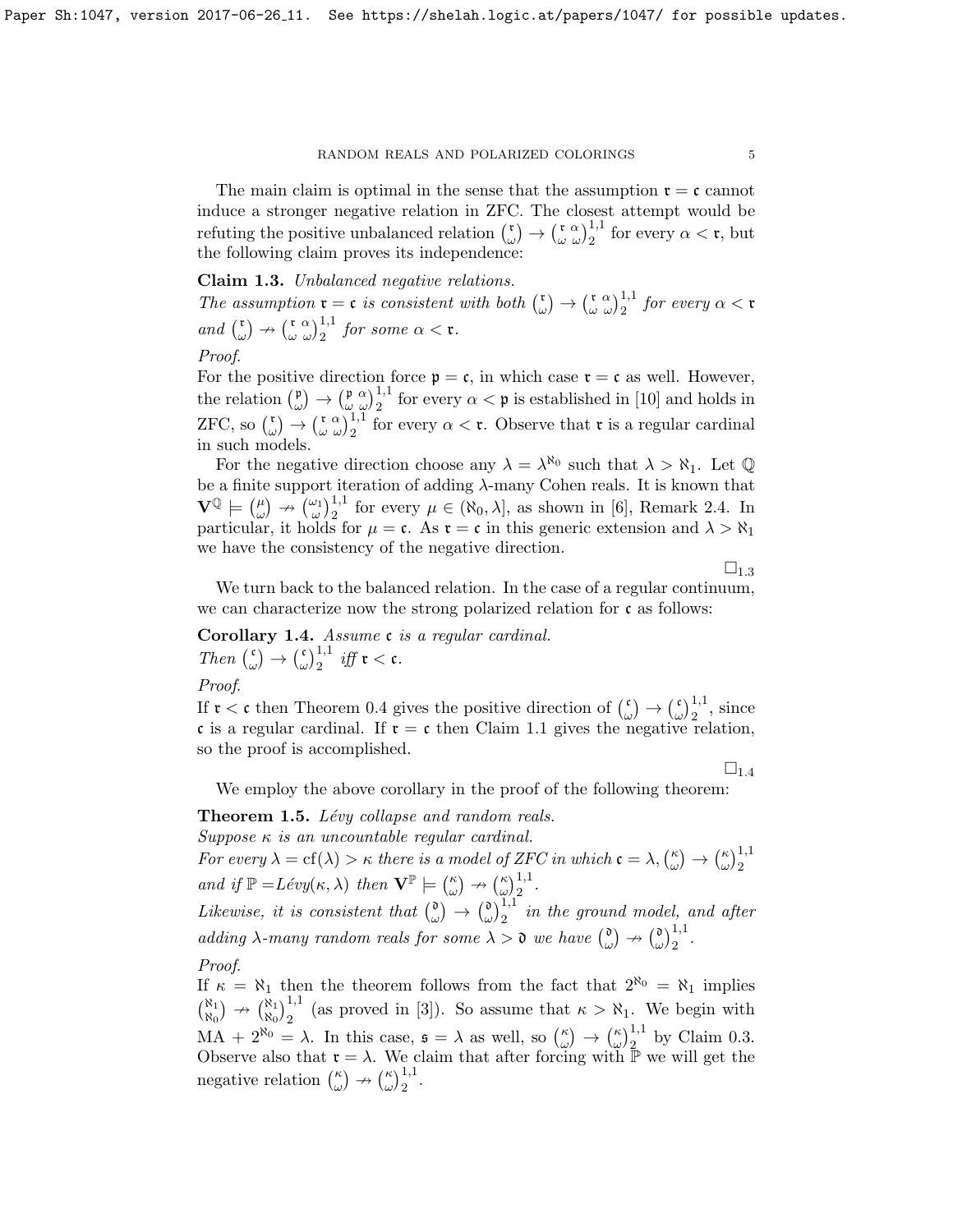Indeed,  $\mathfrak{r} = \kappa$  in the generic extension. This fact follows from the completeness of  $\mathbb P$  which ensures that no new sequence of sets of length below  $\kappa$ is introduced. The length  $\lambda$  of r-sequences in the old universe is collapsed to  $\kappa$ , but no **r**-family of size less than  $\kappa$  appears. Hence  $\mathbf{r} = \mathbf{c} = \kappa$  in  $\mathbf{V}^{\mathbb{P}}$ . From Claim [1.1](#page-3-0) we infer that  $\binom{\kappa}{\omega}$  $\binom{\kappa}{\omega} \nrightarrow \binom{\kappa}{\omega}$  $\int_{\omega}^{\kappa}$  as required.

We indicate that if  $\mathfrak{r} < \kappa$  in the ground model then the positive relation  $\binom{\kappa}{\kappa}$  $\binom{\kappa}{\omega} \rightarrow \binom{\kappa}{\omega}$  $\omega_{\omega}^{(1)}$ <sup>1,1</sup> holds both in the old universe and after the collapse (see Corollary [1.4\)](#page-4-1), so the opposite situation is also consistent for every regular cardinal  $\kappa$  above  $\aleph_1$ .

For the second assertion, begin with a model in which the positive relation  $\binom{0}{0}$  $\begin{smallmatrix} \mathfrak{d} \ \omega \end{smallmatrix} \rightarrow \begin{smallmatrix} \mathfrak{d} \ \omega \end{smallmatrix}$  $\omega_{1,2}^{(0)}$  holds, and  $0 > \aleph_1$ . This can be done due to [\[7\]](#page-11-1), based on the model of [\[2\]](#page-11-6), upon noticing that  $\mathfrak{r} < \mathfrak{d}$  gives the desired result when  $\mathfrak{d}$  is a regular cardinal (see Theorem [0.4\)](#page-1-1).

We choose a large enough singular cardinal  $\lambda$  so that  $\lambda > 0$  but cf( $\lambda$ )  $\leq 0$ . By adding  $\lambda$ -many random reals we blow up the continuum to  $\lambda$  but  $\mathfrak d$ remains in its place. Moreover,  $\mathfrak{r} = \lambda$  as well (see, e.g., [\[1\]](#page-11-3)). Since  $cf(\lambda) \leq \mathfrak{d}$ we conclude that the negative relation  $\binom{0}{\alpha}$  $\begin{pmatrix} 0 \\ \omega \end{pmatrix}$   $\rightarrow$   $\begin{pmatrix} 0 \\ \omega \end{pmatrix}$  $\omega$ <sub>2</sub><sup>1,1</sup> holds in the generic extension, so the proof is accomplished.

 $\square_{1.5}$  $\square_{1.5}$  $\square_{1.5}$ 

Can we incorporate singular cardinals in Corollary [1.4?](#page-4-1) A good understanding of polarized relations for singular cardinals above r is needed. It is consistent that  $\kappa > cf(\kappa) = \mathfrak{r}$  and  $\binom{\kappa}{\omega}$  $\binom{\kappa}{\omega} \rightarrow \binom{\kappa}{\omega}$  $\left(\begin{array}{c} \kappa \\ \omega \end{array}\right)$ <sup>1,1</sup>. The opposite direction is not so clear:

Question 1.6. Is it consistent that  $\kappa > \mathfrak{r}, \text{cf}(\kappa) > \aleph_0$  and  $\binom{\kappa}{\omega}$  $\binom{\kappa}{\omega} \nrightarrow \binom{\kappa}{\omega}$  $(\omega)\frac{1}{2}$ ?

The negative downward theorem below  $\mathfrak{r}$  (under the assumption that  $\mathfrak{r} =$ c) can be used also for a surprising relationship between  $\mathfrak{r}$  and  $\mathfrak{s}$ . One of the dividing lines in the realm of cardinal invariants is the distinction between small characteristics (which are bounded by  $cf(c)$ ) and large characteristics (which are not bounded by  $cf(c)$ ). The distributivity number h is a typical example of a small invariant, while s is a large invariant. Nevertheless, if  $\mathfrak{r} = \mathfrak{c}$  then  $\mathfrak{s}$  becomes small:

<span id="page-5-0"></span>Theorem 1.7. If  $\mathfrak{r} = \mathfrak{c}$  then  $\mathfrak{s} \leq \text{cf}(\mathfrak{c})$ . Moreover, if  $\mathfrak{r}_{\sigma} = \mathfrak{c}$  then  $\mathfrak{s} \leq \text{cf}(\mathfrak{c})$ .

Proof.

We prove the first assertion with the aid of the polarized relations, and the second assertion in a direct way. Let  $\kappa$  be cf(c). By Claim [1.1](#page-3-0) we have  $\binom{\kappa}{\omega} \nrightarrow \binom{\kappa}{\omega}^{1,1}$ , since  $\mathfrak{r} = \mathfrak{c}$ . This relation excludes the possibility that ω)  $\rightarrow$  (ω)  $_2$  $\mathfrak{s} > \text{cf}(\mathfrak{c})$ , because in this situation we have  $\binom{\kappa}{\omega}$  $\binom{\kappa}{\omega} \rightarrow \binom{\kappa}{\omega}$  $\left(\begin{smallmatrix} \kappa \\ \omega \end{smallmatrix}\right)^{1,1}$  since  $\kappa$  is an uncountable regular cardinal and due to Claim [0.3.](#page-1-0)

Assume now that  $\mathfrak{r}_{\sigma} = \mathfrak{c}$ . Enumerate the members of  $[\omega]^{\omega}$  by  $\{B_{\gamma} : \gamma < \mathfrak{c}\}$ c}, and choose an increasing unbounded sequence of ordinals of the form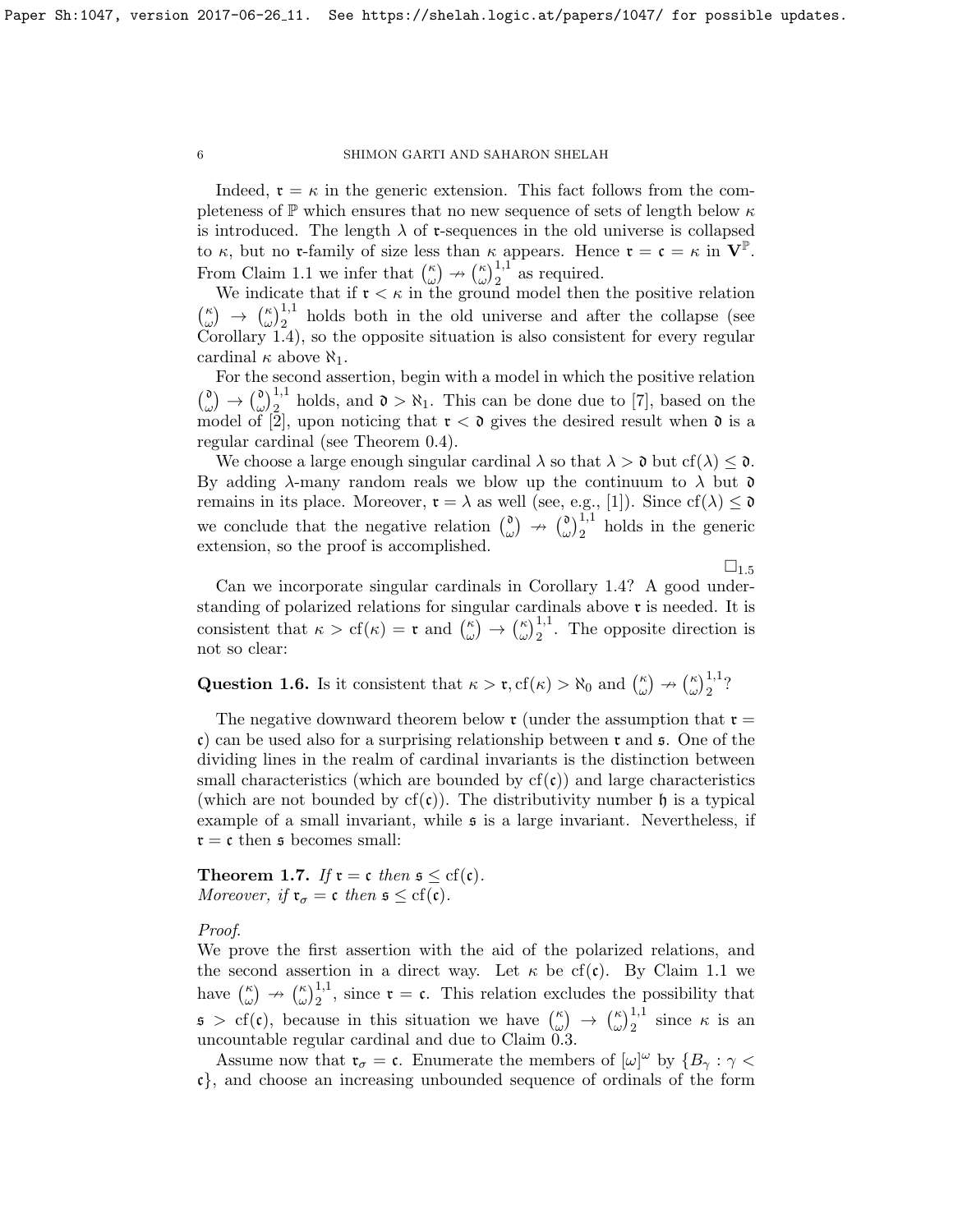# RANDOM REALS AND POLARIZED COLORINGS  $\hspace{2.5cm} 7$

 $\langle \alpha_{\varepsilon} : \varepsilon < \kappa \rangle$  in c. For every  $\varepsilon < \kappa$  let  $\mathcal{B}_{\varepsilon}$  be  $\{B_{\gamma} : \gamma < \alpha_{\varepsilon}\}\)$ , and we choose a collection of sets  $\{S_n^{\varepsilon} : n \in \omega\}$  which splits the members of  $\mathcal{B}_{\varepsilon}$ .

The collection  $\mathcal{F} = \{S_n^{\varepsilon} : \varepsilon < \kappa, n \in \omega\}$  is a splitting family for  $[\omega]^{\omega}$ . For this, pick up any  $B \in [\omega]^{\omega}$  and any ordinal  $\varepsilon < \kappa$  so that  $B \in \mathcal{B}_{\varepsilon}$ . By the choice of  $\{S_n^{\varepsilon} : n \in \omega\}$  there is a set  $S_n^{\varepsilon}$  which splits B. But  $S_n^{\varepsilon} \in \mathcal{F}$ , hence F is a splitting family. Consequently,  $\mathfrak{s} \leq |\mathcal{F}| \leq cf(\mathfrak{c})$ , so we are done.

 $\square_{1.7}$  $\square_{1.7}$  $\square_{1.7}$ 

The above results raise some natural problems. We phrase a couple of them:

Question 1.8. Small cofinality above r.

- ( $\alpha$ ) Assume  $\mathfrak{r} < \kappa \leq \mathfrak{c}$  and  $cf(\kappa) \leq \mathfrak{r}$ . Is it possible that  $\binom{\kappa}{\kappa}$  $\binom{\kappa}{\omega} \rightarrow \binom{\kappa}{\omega}$  $(\omega)\frac{1}{2}$ ? In particular, is it possible for  $\kappa = \mathfrak{c}$ ?
- (β) Assume  $\mathfrak{r}_{\sigma} = \mathfrak{c}$ . Is it provable that  $\binom{\mathfrak{r}_{\sigma}}{\omega}$  $\begin{pmatrix} \mathfrak{r}_{\sigma} \\ \omega \end{pmatrix} \rightarrow \begin{pmatrix} \mathfrak{r}_{\sigma} \\ \omega \end{pmatrix}$  $(\omega)\frac{1}{2}$ ?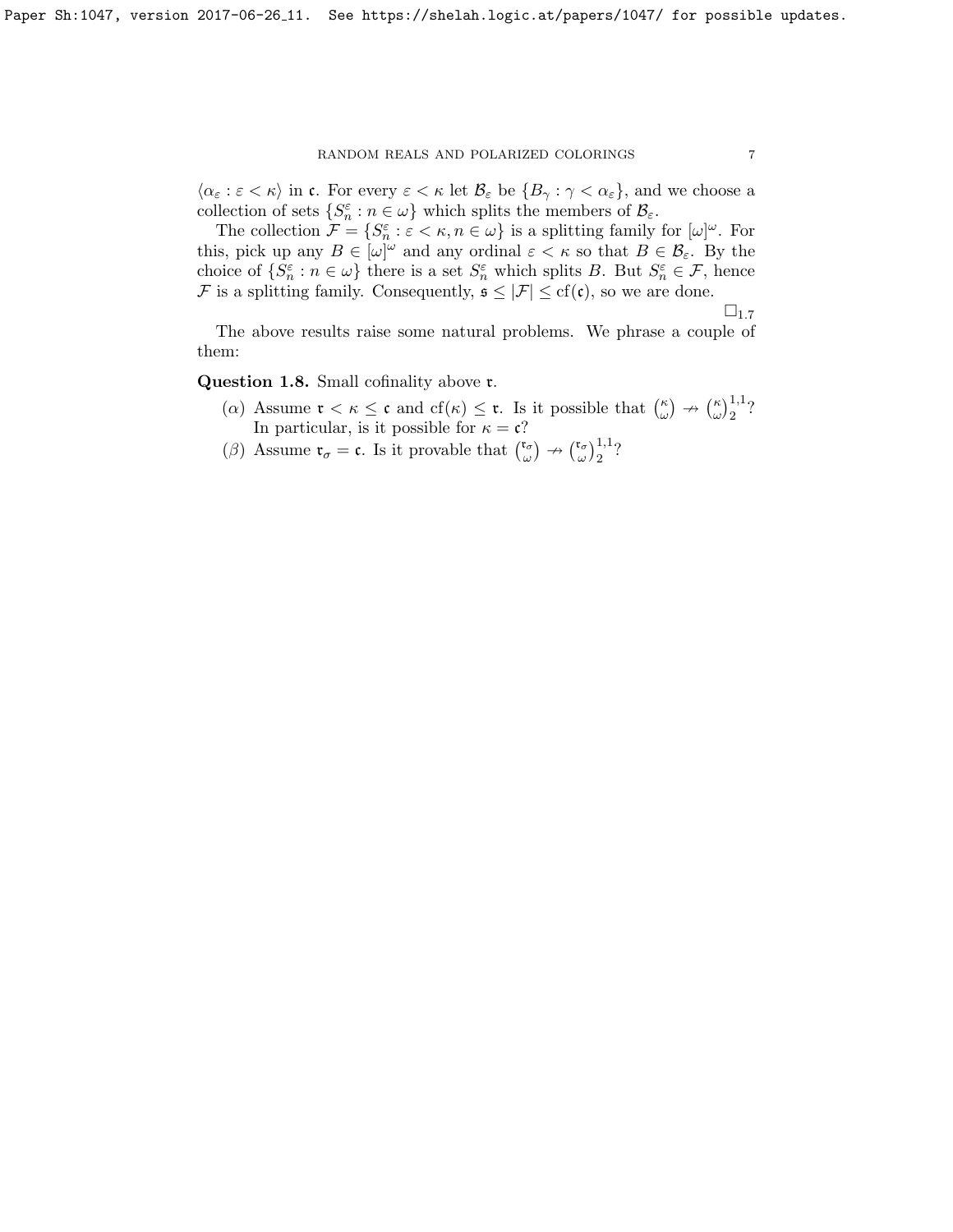#### 2. Random reals and real-valued measurability

In this section we try to analyze the polarized relation under the existence of random reals and in the presence of real-valued measurable cardinals. For a general background and notational conventions used below, we refer to [\[5\]](#page-11-7). We commence with a negative downward spectrum which issues from adding random reals.

# <span id="page-7-0"></span>Theorem 2.1. Random reals and polarized relations.

Assume  $\kappa > \aleph_0$  and  $\mathbb Q$  is a forcing notion for adding  $\kappa$ -many random reals. Then  $\mathbb{H}_{\mathbb{Q}}$   $\left(\begin{matrix} \theta \\ \vdots \end{matrix}\right)$  $\begin{pmatrix} \theta \\ \omega \end{pmatrix} \nrightarrow \begin{pmatrix} \theta \\ \omega \end{pmatrix}$  $\int_{\omega}^{\theta}$ ,  $\int_{2}^{1,1}$  for every  $\theta \leq \kappa$ , and even  $\mathbb{H}_{\mathbb{Q}}$   $\int_{\omega}^{\kappa}$  $\begin{pmatrix} \kappa \\ \omega \end{pmatrix} \nrightarrow \begin{pmatrix} \theta \\ \omega \end{pmatrix}$  $\frac{\theta}{\omega}\Big)_{2}^{1,1}.$ 

# Proof.

Choose a generic subset  $G \subseteq \mathbb{Q}$ , and fix a cardinal  $\theta \in [\aleph_1, \kappa]$ . Let m be the product measure over <sup> $k$ </sup>2. Recall that  $p \in \mathbb{Q}$  iff  $p \subseteq k$ <sup>2</sup>, where p is a Borel set of positive measure, supported by some countable set  $u = u_p \in [\kappa]^{\leq \aleph_0}$ . We indicate that a support of a given condition  $p$  is not unique (every countable subset of  $\kappa$  which contains a support can serve as well), though a minimal support always exists. For  $p, q \in \mathbb{Q}$  we define  $p \leq q$  iff  $q \subseteq p$ .

Let F be the set  $\{f : f$  is a finite (partial) function from  $\kappa$  into 2. For every  $f \in \mathcal{F}$  let  $\mathcal{O}(f)$  be  $\{g \in {}^{\kappa}2 : f \subset g\}$ , denoted also by  $({}^{\kappa}2)^{[f]}$ . By the definition of the product measure,  $m(\mathcal{O}(f)) = \frac{1}{2^{|f|}}$ . In particular, each  $\mathcal{O}(f)$ belongs to Q.

We define a Q-name  $\eta$  of a function from  $\kappa$  into  $\{0,1\}$  by  $\eta \supset f \Leftrightarrow \mathcal{O}(f) \in$ G. If  $\alpha \in \kappa$ ,  $f = {\langle \alpha, 0 \rangle}$  and  $g = {\langle \alpha, 1 \rangle}$  then  $\mathcal{A} = {\{\mathcal{O}(f), \mathcal{O}(g)\}}$  forms a maximal antichain, so exactly one member of  $A$  belongs to  $G$ . Hence  $\alpha \in \text{dom}(\eta)$  for every  $\alpha < \kappa$ . The fact that  $\eta$  is a function follows from the directness of G. This gives rise to the definition of a name  $\mathcal{L}$  $\tilde{\phantom{a}}$ for a coloring from  $\kappa \times \omega$  into  $\{0, 1\}$  as follows:

$$
c(\alpha, n) = \eta(\omega \alpha + n).
$$

We claim that c exemplifies the negative relation  $\binom{\kappa}{\omega}$  $\begin{pmatrix} \kappa \\ \omega \end{pmatrix} \nrightarrow \begin{pmatrix} \theta \\ \omega \end{pmatrix}$  $\left(\begin{smallmatrix} \theta \\ \omega \end{smallmatrix}\right)^{1,1}$ .

Assume this is not the case. Pick up a condition  $p \in \mathbb{Q}$ , a color  $\ell \in \{0, 1\}$ and names of sets  $A \in [\kappa]^{\theta}, B \in [\omega]^{\aleph_0}$  so that  $p \Vdash \mathcal{L} \restriction (A \times B) = \{\ell\}.$ 

For every  $\alpha < \kappa$  we choose a Borel set  $B_{\alpha} \subseteq {}^{\kappa_2}2$  with support  $u_{\alpha} \in [\kappa]^{ \leq \aleph_0}$ such that  $B_{\alpha} \subseteq p$  and  $B_{\alpha}$  decides whether  $\check{\alpha}$  belongs to  $A$  in the following sense: if  $m(B_{\alpha}) > 0$  then  $B_{\alpha} \Vdash \check{\alpha} \in \mathcal{A}$  and if not then  $(p - B_{\alpha}) \Vdash \check{\alpha} \notin \mathcal{A}$ . Similarly, for every  $n \in \omega$  we choose a Borel set  $B_n \subseteq \kappa_2$  with support  $u_n \in [\kappa]^{\leq \aleph_0}$  such that  $B_n \subseteq p$  and the following is satisfied: if  $m(B_n) > 0$ then  $B_n \Vdash \check{n} \in \mathcal{B}$  and if not then  $(p - B_n) \Vdash \check{n} \notin \mathcal{B}$ .

Let  $v \in [\kappa]^{\leq \widetilde{\aleph}_0}$  be a support of the condition p so that  $u_n \subseteq v$  for every  $n \in \omega$ . We shall force with the part of Q above p using conditions with the support  $v$ .

For any ordinal  $\alpha \in \kappa \setminus v$  let  $r_{\alpha} = \{ \eta \in {}^{\kappa}2 : \eta \upharpoonright \{ \omega \alpha + n : n \in B \} = \ell \}.$ Since  $\mathcal{B}$  is a name of an unbounded subset of  $\omega$ ,  $m(r_{\alpha}) = 0$ . Indeed, for every  $n \in \omega$  let  $\{b_j : j < n\}$  enumerate the first n members of B, and let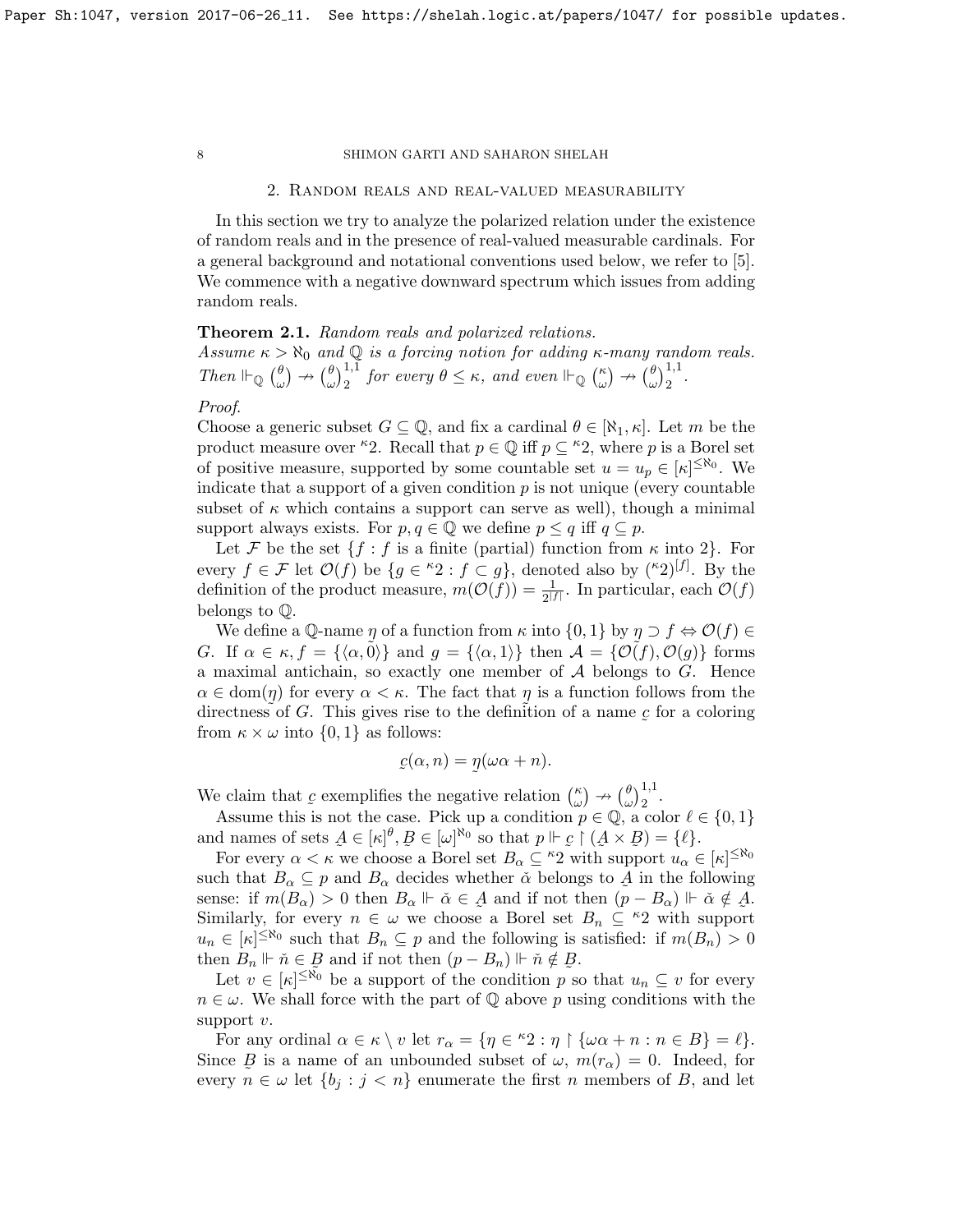$f_n = \{\langle \omega \alpha + b_j, \ell \rangle : j < n\}.$  By definition,  $m(\mathcal{O}(f_n)) = \frac{1}{2^n}$ , and  $m(r_\alpha) \leq$  $m(\mathcal{O}(f_n))$  for every  $n \in \omega$ , so  $m(r_\alpha) = 0$ .

Since  $p \Vdash \mathcal{A} \in [\kappa]^{\theta}$ , there exists an ordinal  $\alpha$  and a condition  $q \geq p$  so that  $q \Vdash \check{\alpha} \in \check{A}$  and  $\alpha \notin v$ . Notice that  $q \Vdash \underline{c}(\alpha, n) = \ell$  for every  $n \in B$ . It follows that  $q \subseteq r_\alpha$ , so  $m(q) = 0$ , which is impossible since  $q \in \mathbb{Q}$ .

 $\square_{2.1}$  $\square_{2.1}$  $\square_{2.1}$ 

The effect of adding random reals is sharpened if we assume the existence of a real-valued measurable cardinal. The classical way to introduce such a cardinal is the random real forcing, as proved by Solovay, but this is not the only way. Gitik and Shelah, [\[9\]](#page-11-8), introduced a different way to introduce such cardinals, and some of the properties of Solovay's construction are not shared by all real-valued measurable cardinals. We shall see, however, that the mere existence of a real-valued measurable cardinal entails strong negative relations.

We say that  $\kappa$  is real-valued measurable iff there exists an atomless  $\kappa$ additive measure over  $\kappa$ . The requirement of being atomless implies  $\kappa \leq 2^{\aleph_0}$ , so  $\kappa$  is not strongly inaccessible. It is known, however, that such  $\kappa$  is weakly inaccessible. Before embarking on the impact of real-valued meaurable cardinals we need some preliminaries. Let  $(X, \Sigma, m)$  be a measure space. The measure algebra associated with it is the Boolean algebra  $B = \Sigma / I$  when  $I = \{A \subseteq X : m(A) = 0\}$ . The following belongs to Maharam:

Theorem 2.2. Maharam's Theorem.

Suppose m is a homogeneous  $\sigma$ -additive measure on a  $\sigma$ -complete Boolean algebra B.

The measure algebra  $(\mathcal{B}, m)$  is isomorphic to the measure algebra of  $\lambda_2$  for some  $\lambda$ , with the product measure.

This fundamental theorem appears in [\[11\]](#page-11-9). Let  $\kappa$  be real-valued measurable as witnessed by the measure m, and let  $\mathcal{I} = \{a \subseteq \kappa : m(a) = 0\}$ . From Maharam's theorem there is some  $\mu$  for which  $\mathcal{P}(\kappa)/\mathcal{I}$  is isomorphic to the Boolean algebra Borel( $\mu$ 2)/ $\mathcal{J}$ , where  $\mathcal{J}$  is the ideal of null sets in  $\mu$ 2. It has been proved in [\[9\]](#page-11-8), Section 2, that  $\mu > \kappa$ .

<span id="page-8-0"></span>Theorem 2.3. Negative relations and real-valued measurable cardinals. Let  $\kappa$  be a real-valued measurable cardinal. Then  $\binom{\theta}{\omega}$  $\begin{pmatrix} \theta \\ \omega \end{pmatrix} \rightarrow \begin{pmatrix} \aleph_1 \\ \omega \end{pmatrix} \begin{pmatrix} 1,1 \\ 2 \end{pmatrix}$  for every  $\theta < \kappa$ .

Proof.

Let  $m : \mathcal{P}(\kappa) \to [0,1]_{\mathbb{R}}$  be a measure which exemplifies the fact that  $\kappa$  is real-valued measurable. The collection of sets  $\mathcal{I} = \{a \subseteq \kappa : m(a) = 0\}$  is a  $\kappa$ -complete ideal over  $\kappa$ . By the facts quoted above, let  $\mu > \kappa$  be such that  $\mathcal{P}(\kappa)/\mathcal{I}$  is isomorphic to the Boolean algebra Borel( $\mu$ 2)/ $\mathcal{J}$ , where  $\mathcal{J}$  is the ideal of null sets in  $\mu$ 2. We fix an isomorphism  $\jmath$  which exemplifies this fact. Fix any cardinal  $\theta < \kappa$ .

Viewing the Boolean algebra as a forcing notion, let  $\eta = (\eta_{\alpha} : \alpha$  $\mu$ ) be a random sequence of reals (i.e.  $\eta_{\alpha} \in {}^{\omega_2}2$  for every  $\alpha \times \mu$ , and  $\tilde{\phantom{a}}$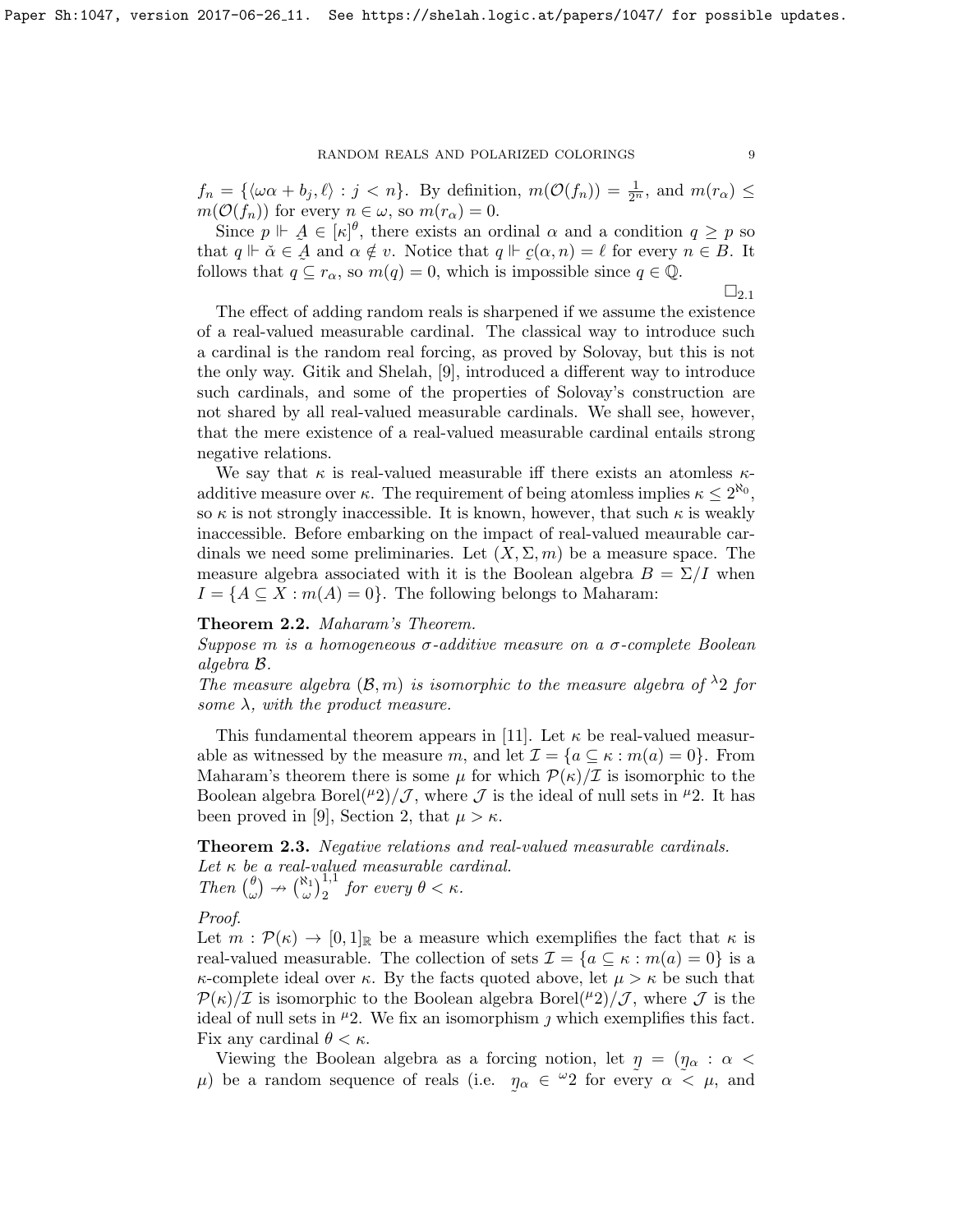$\eta_{\alpha} = \langle \eta(\omega \alpha + n) : n \in \omega \rangle$ . For each  $\eta_{\alpha}$  we choose a sequence of sets  $(B_{\alpha n} : n \in \omega)$  so that  $B_{\alpha n} \subseteq \kappa$  and  $\tilde{j}(B_{\alpha n}/\mathcal{I}) = {\mu_2}^{[(\alpha, \eta_{\alpha}(n))]}/\mathcal{J}$ , i.e.  $\jmath(B_{\alpha n}/\mathcal{I}) = {\nu \in {}^{\mu}2 : \nu(\alpha) = \eta_{\alpha}(n)}/{\mathcal{J}}.$ 

For every  $\alpha < \mu$  and each  $n \in \omega$  we define  $e_{\alpha n} \in {}^{\kappa}2$  by  $e_{\alpha n}(i) = 1 \Leftrightarrow$  $i \in B_{\alpha n}$ . We concentrate on the collection  $T = \{e_{\alpha n} : \alpha < \theta, n \in \omega\}$ . We define  $\kappa$  colorings  $c_i$  for every  $i < \kappa$ , each  $c_i$  is a function from  $\theta \times \omega$  into 2, by letting  $c_i(\alpha, n) = e_{\alpha n}(i)$  for each member of T. We claim that for some  $i < \kappa$  the coloring  $c_i$  exemplifies the negative relation  $\begin{pmatrix} \theta \\ \theta \end{pmatrix}$  $\begin{pmatrix} \theta \\ \omega \end{pmatrix} \rightarrow \begin{pmatrix} \aleph_1 \\ \omega \end{pmatrix} \begin{pmatrix} 1,1 \\ 2 \end{pmatrix}.$ 

For proving this, choose an ordinal  $i < \kappa$  for which  $\{(e_{\alpha n}(i) : n \in \omega):$  $\alpha < \theta$  is a Sierpinski set, i.e. for every  $B \subseteq \mathcal{L}2$  of Lebesgue measure zero we have  $(e_{\alpha n}(i) : n \in \omega) \notin B$  apart from a countable set of such sequences. Notice that each sequence of the form  $(e_{\alpha n}(i) : n \in \omega)$  is an element in  $\omega_2$ . Such *i* exists by the following paragraph, upon noticing that  $\theta < \kappa$ .

The existence of a Sierpinski set is a well-known property of real-valued measurable cardinals, see  $[4]$  6F, p. 215. We make the comment that here is the only point along the proof in which we use the assumption  $\theta < \kappa$ , and we do not know whether the existence of a Sierpinski set can be guaranteed if  $\theta = \kappa$ .

Assume now that  $H_0 \in [\theta]^{\aleph_1}, H_1 \in [\omega]^{\aleph_0}$ , and we shall show that  $c_i \restriction$  $(H_0 \times H_1)$  is not constant. Let B be  $\{e \in \omega_2 : e \restriction H_1 \text{ is constant}\}.$  Since  $H_1$  is unbounded in  $\omega$  we have  $m(B) \leq \frac{1}{2^n}$  for every  $n \in \omega$  and hence  $m(B) = 0$ . Consequently,  $(e_{\alpha n}(i) : n \in \omega) \notin B$  apart from a countable set of such sequences. Since  $|H_0| > \aleph_0$  we can choose an ordinal  $\alpha \in H_0$  so that  $(e_{\alpha n}(i) : n \in \omega) \upharpoonright H_1$  is not constant. It means that there are  $n_0, n_1 \in H_1$ such that  $c_i(\alpha, n_0) \neq c_i(\alpha, n_1)$ , so we are done.

 $\square_{2.3}$  $\square_{2.3}$  $\square_{2.3}$ 

As a consequence, we deduce the following known fact:

<span id="page-9-0"></span>Corollary 2.4. If there is a real-valued measurable cardinal, then the splitting number is  $\aleph_1$ .

### Proof.

By Claim [0.3,](#page-1-0) if  $\mathfrak{s} > \aleph_1$  then  $\begin{pmatrix} \omega_1 \\ \omega \end{pmatrix} \rightarrow \begin{pmatrix} \omega_1 \\ \omega \end{pmatrix}_2^1$ . However, this is impossible if one assumes the existence of a real-valued measurable cardinal.

 $\square_{2,4}$  $\square_{2,4}$  $\square_{2,4}$ 

Finally, we return to Question [0.7](#page-2-0) and we ask about the negative relation  $\binom{\kappa}{\kappa}$  $\binom{\kappa}{\omega} \nrightarrow \binom{\kappa}{\omega}$  $\frac{\kappa}{\omega}$ <sub>2</sub><sup>1,1</sup> for the real-valued measurable κ itself. If we force the existence of such a cardinal by the classical way of Solovay, [\[12\]](#page-11-11), then  $\mathfrak{r} = \kappa$  and the negative relation follows. It turns out that this is always true:

<span id="page-9-1"></span>**Claim 2.5.** If  $\kappa$  is real-valued measurable then  $\mathfrak{r} \geq \kappa$ . Consequently, if  $\mathfrak{c} = \kappa$ is real-valued measurable then  $\binom{\kappa}{\omega}$  $\binom{\kappa}{\omega} \nrightarrow \binom{\kappa}{\omega}$  $\int_{\omega}^{\kappa}$ ) $\frac{1}{2}$ .

# Proof.

Suppose that  $\kappa$  is real-valued measurable and assume toward contradiction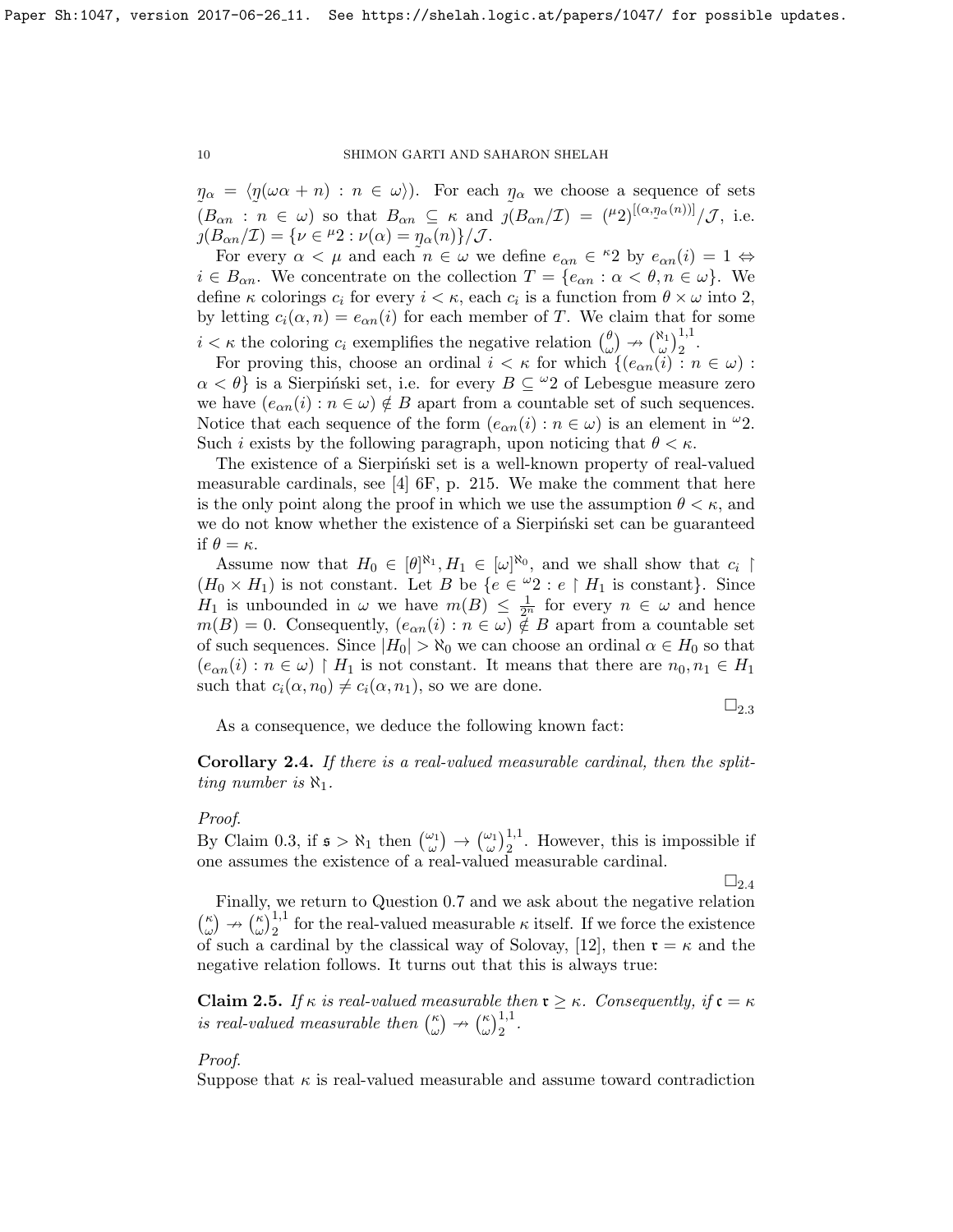that  $\mathfrak{r} < \kappa$ . Since  $\kappa$  is a limit cardinal,  $\theta = \mathfrak{r}^+ < \kappa$  as well. By Theo-rem [2.3](#page-8-0) we have  $\begin{pmatrix} \theta \\ \phi \end{pmatrix}$  $\begin{pmatrix} \theta \\ \omega \end{pmatrix} \rightarrow \begin{pmatrix} \theta \\ \omega \end{pmatrix}$  $\left(\begin{matrix} \theta \\ \omega \end{matrix}\right)_2^{1,1}$ . However,  $\left(\begin{matrix} \theta \\ \omega \end{matrix}\right)_2$  $\begin{array}{c} \theta \\ \omega \end{array} \big) \rightarrow \big( \begin{array}{c} \theta \\ \omega \end{array} \big)$  $\binom{\theta}{\omega}_2^{1,1}$  by Theorem [0.4,](#page-1-1) a contradiction.

In case  $\mathfrak{c} = \kappa$  is real-valued measurable we have  $\mathfrak{r} = \kappa$ , hence  $\binom{\kappa}{\omega}$  $\binom{\kappa}{\omega} \nrightarrow \binom{\kappa}{\omega}$  $\left(\frac{\kappa}{\omega}\right)^{1,1}_2$ by virtue of Corollary [1.4,](#page-4-1) so we are done.

 $\square_{2.5}$  $\square_{2.5}$  $\square_{2.5}$